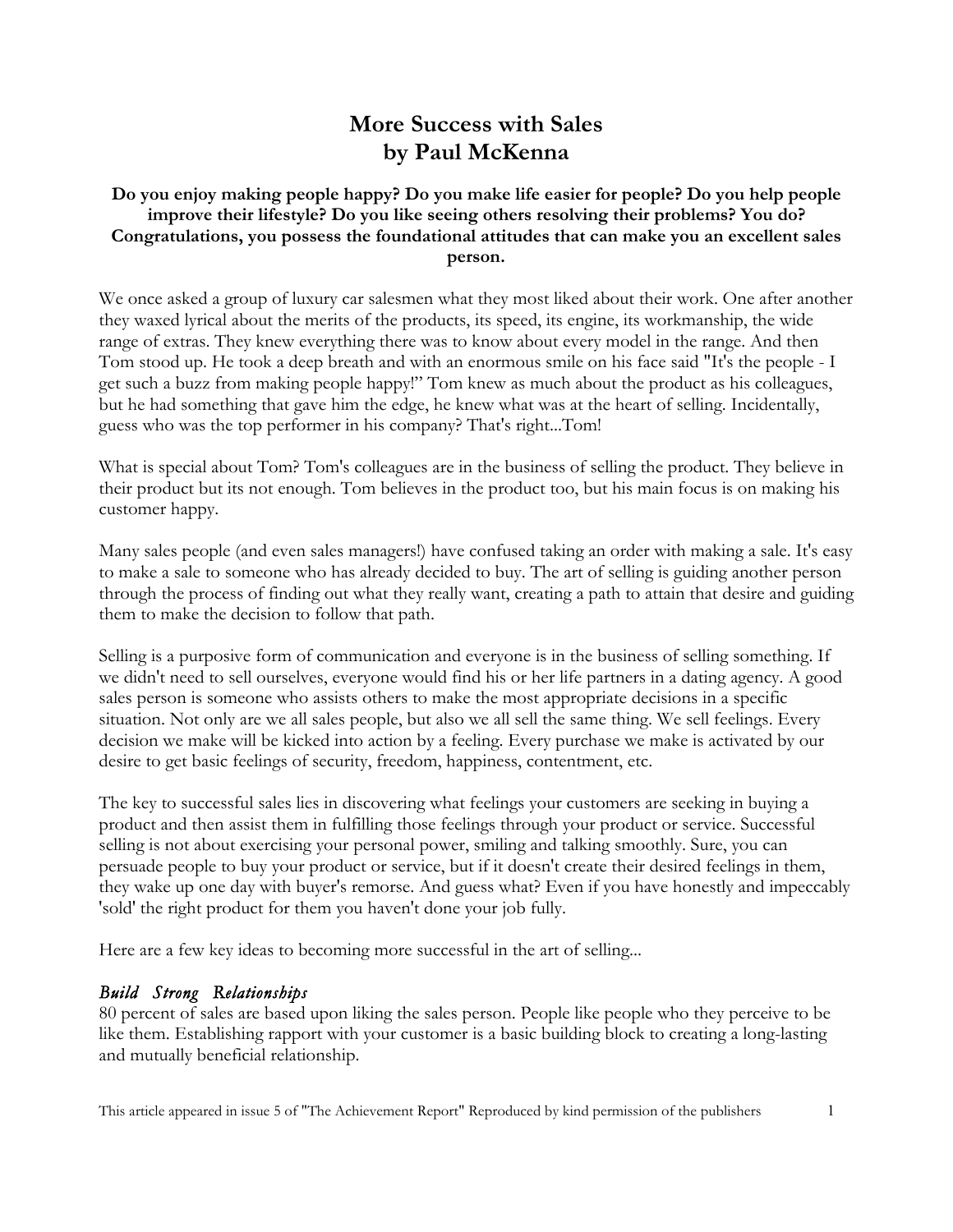Rapport means being in sympathy or harmony with. As you begin to notice how your customer moves through the world and build rapport by pacing the tone of their voice, their body language and gestures, you are minimising the differences and emphasising the similarities between you. This will establish a perceived likeness and the customer will feel at ease.

### *Consider the goals or the desires of the person as though they are your own goal*

Ask your customers what is it that they want. Find out what is really important to them. It is more difficult for someone to disagree with you if you can demonstrate that you have his or her interests in mind.

Ghandi won his non-violent battle with the British because he was flexible enough to see the situation from their point of view. He realised that not only was their intention to hold on to their Empire but that they wanted to protect their Indian subjects. When Ghandi managed to convince the British that the needs of the Indian subjects could and would be met via his proposals it was a lot easier to reach a solution. Stephen Covey in his "Seven Habits of Effective People" says 'seek first to understand and then be understood.' Tom's colleagues weren't interested in understanding their customers; they wanted the customer to understand the value of their product. Tom, on the other hand, made the needs of his clients the main focus, which is why he was so much more successful in the long run.

## *Sharpen Up Your Senses*

Listen to what people are actually saying and clarify their meaning. Respond specifically using the word choices that your customer uses. Resist putting your own interpretations on what is said. Everyone holds a different meaning for language and if you are in the business of influencing people, you must use the language THEY use to describe their desires rather than paraphrase with words of your own. It has been said that human beings "leak the truth from every pore." Human beings give off conscious and unconscious signals all the time. When you begin to notice the small movements in facial muscles, the direction of the eyes, skin colour changes and breathing rates by paying close attention to other people, you will build your ability to respond more appropriately to conscious and unconscious messages. Most importantly, you will be able to tell if what you are doing is working and if it isn't then do something else.

## *Be Flexible*

In Cybernetics, the law of requisite variety states that in any system, all else being equal, the individual with the widest range of responses can control the system. Whoever is most flexible, and has the widest range of responses controls the situation.

#### *If you want to influence someone, look to your own behaviour*

Research shows that only 7 percent of our meaning is conveyed through the words we use. A massive 93 percent of communication is non-verbal through body language and voice tone. It's not what you say, but HOW you say it.

When you are sending out one message via your words and another via your body language the customer is going to ignore your words and take the meaning from the non-verbal communication. In order to become more skilled get your multiple messages under control and make sure that all aspects of your communication say the same thing.